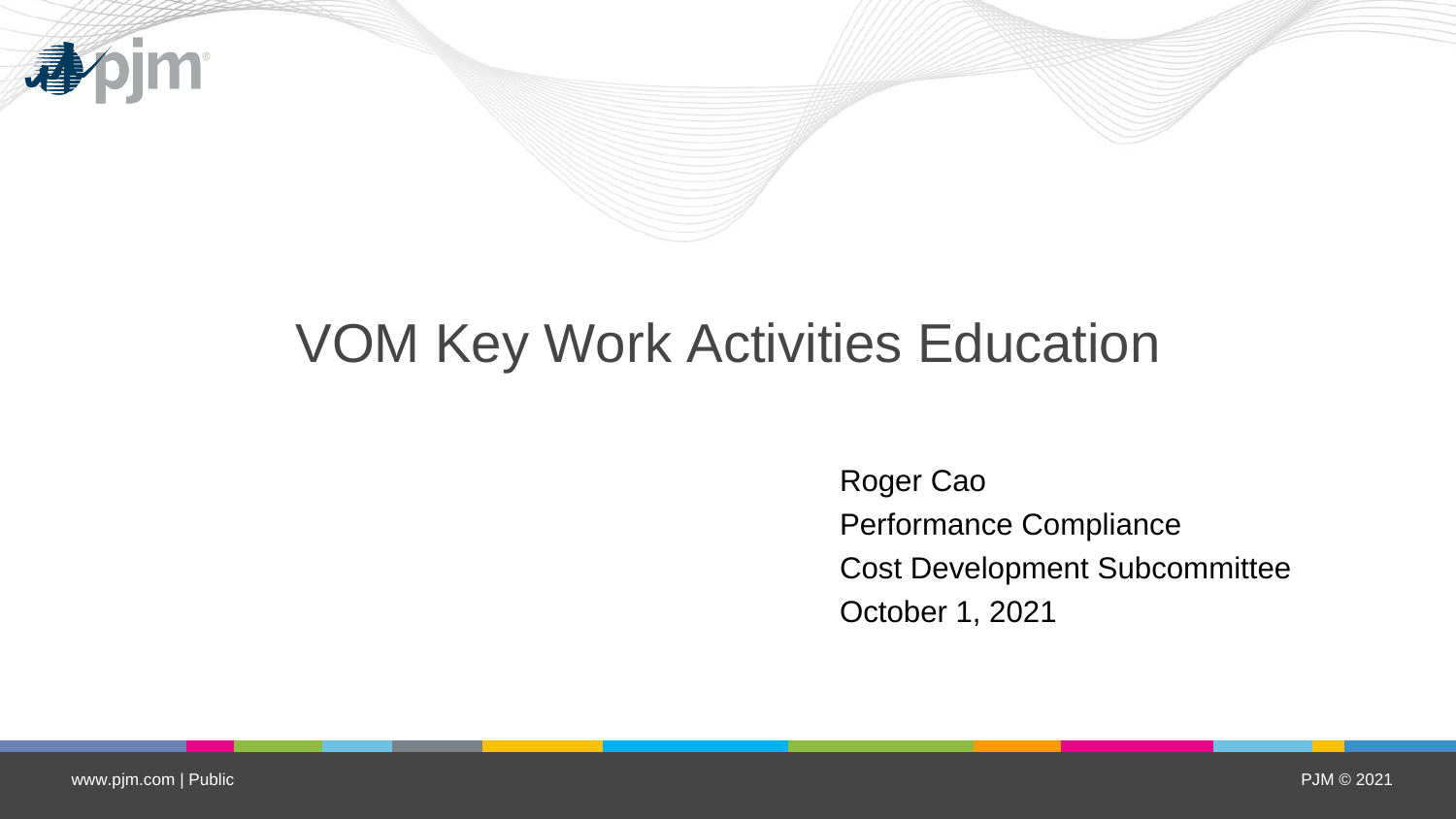

- Variable Operating Cost and Maintenance Adder (VOM) annual review process June through December. Information Sessions provided prior to the start of annual review
- VOM annual review follows rules set out in OA Schedule 2 and Manual 15
- But additional clarification or guidance is needed in several areas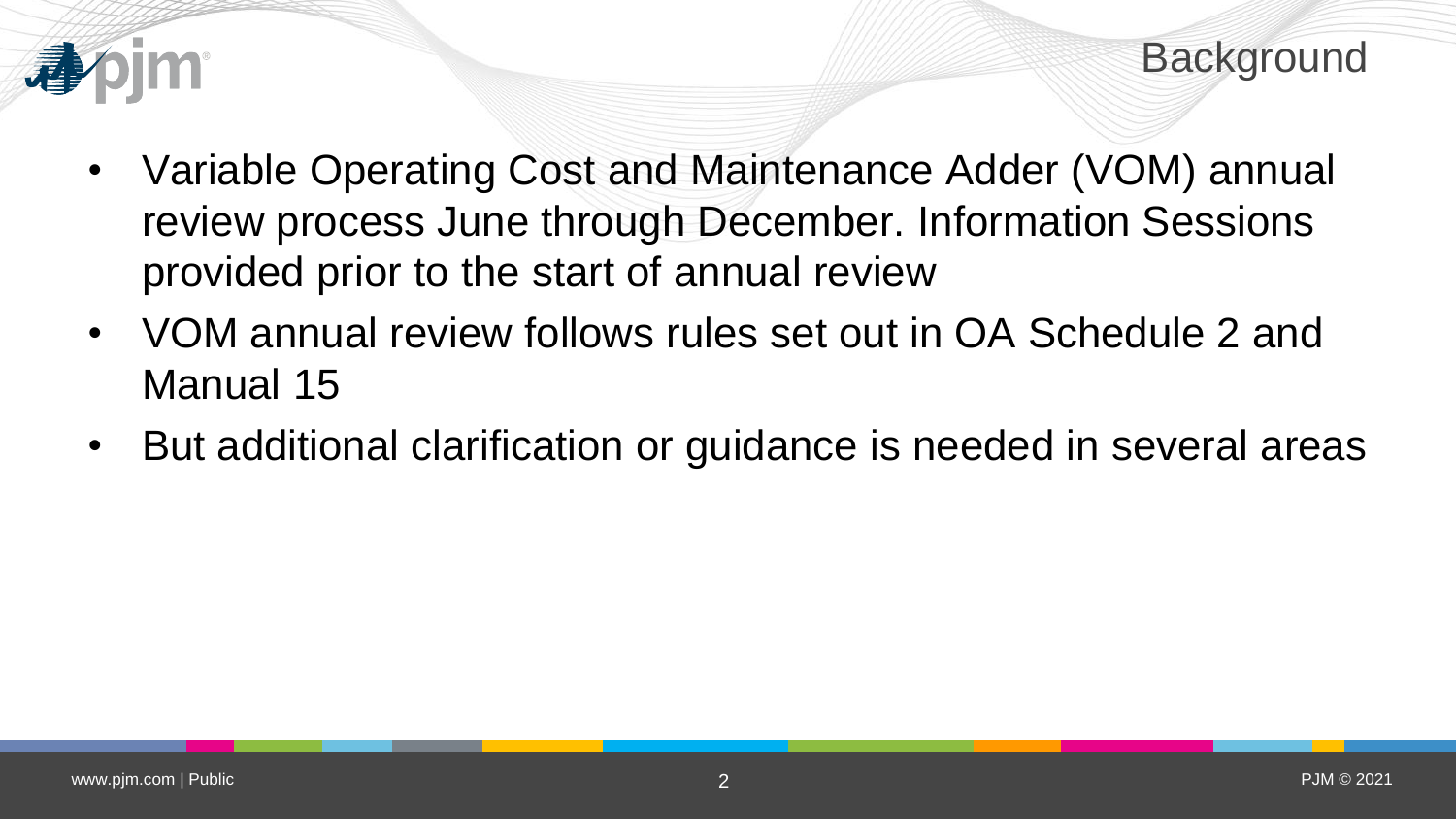

Clarifications for Market Sellers who use monthly operating costs:

- OA If using rolling average of Operating Costs, Market Sellers must submit those to PJM for monthly review
- M15 There is no guidance that describes how those costs should be submitted.
- PJM currently reviews operating costs submitted by the Market Seller in MIRA monthly
- Clarification is needed for:
	- Provide more guidance in M15 for the monthly review?
	- What should be done if cost items listed in the Operating Cost template change?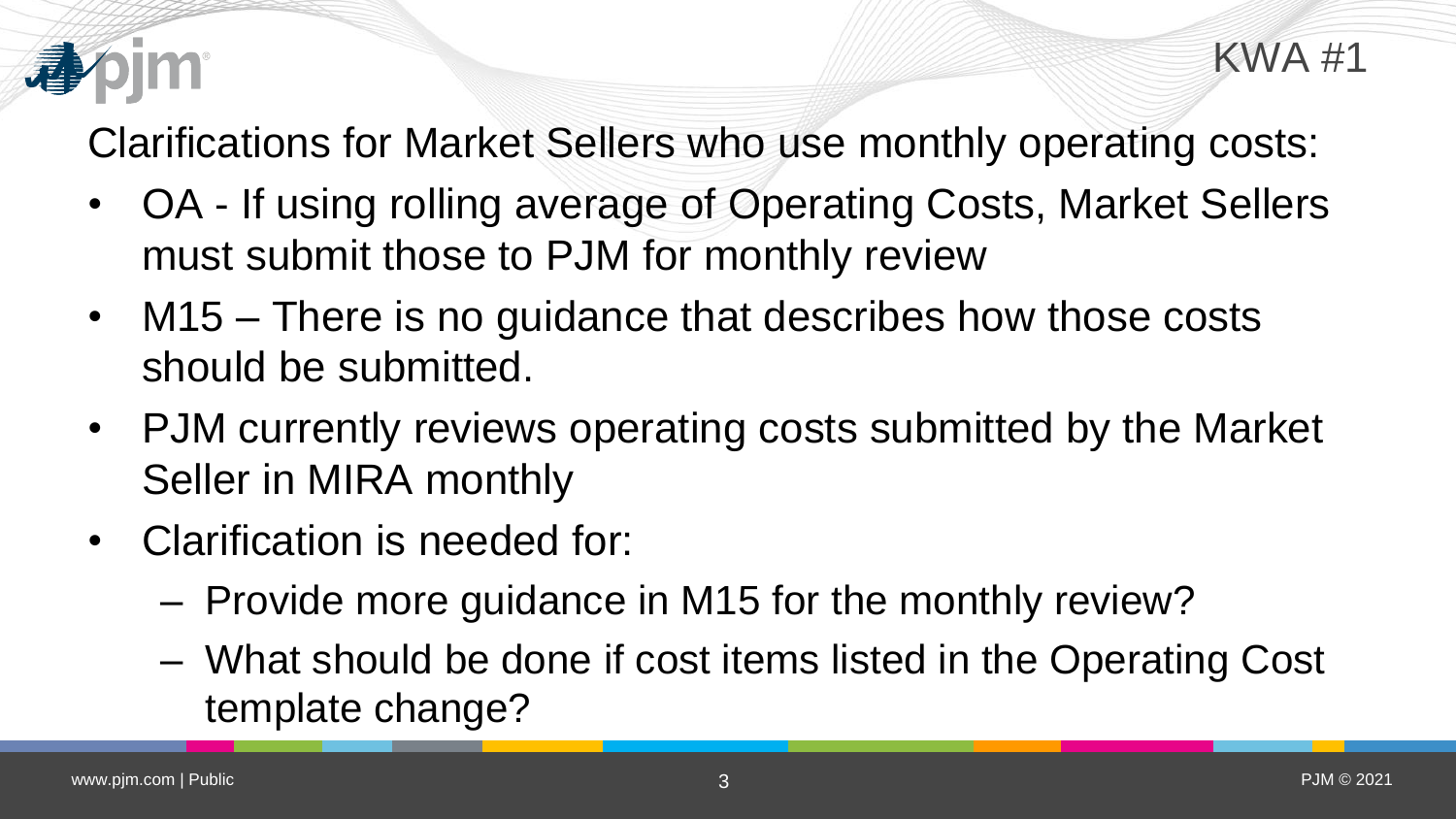

Years of available operating history and clarifications for situations where documentation is unavailable for immature units:

- M15 Maintenance Adder is based on the actual maintenance expense history of the unit for the defined Maintenance Period and must be justified with supporting documentation.
- Clarification are needed for:
	- Years of operating history that Market Sellers do not have supporting documentation
	- How to handle immature units with large expenses and short operating histories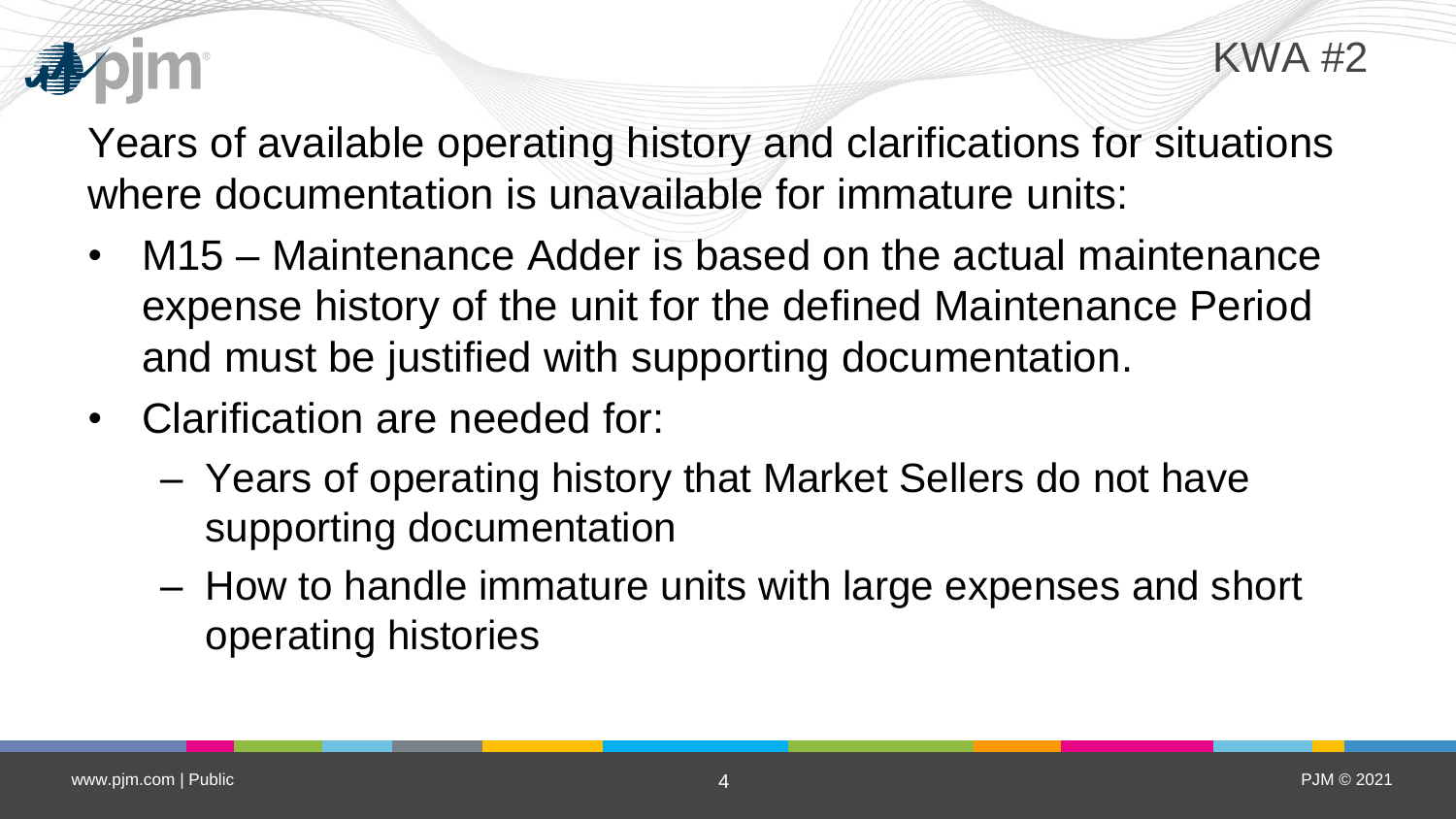

The use of multiple maintenance adders and units of measure (e.g. \$/hour or \$/start) for LTSA costs:

- M15 Maintenance Adders may be specified as \$/Start, \$/Hour, \$/MMBtu, \$/Equivalent Service Hour (ESH), and/or \$/MWh.
- Some Market Sellers have submitted maintenance adders in multiple units of measure.
- Clarification is needed for:
	- When the Market Sellers can submit multiple maintenance adders
	- Impact of LTSA or OEM guidance on allowable adders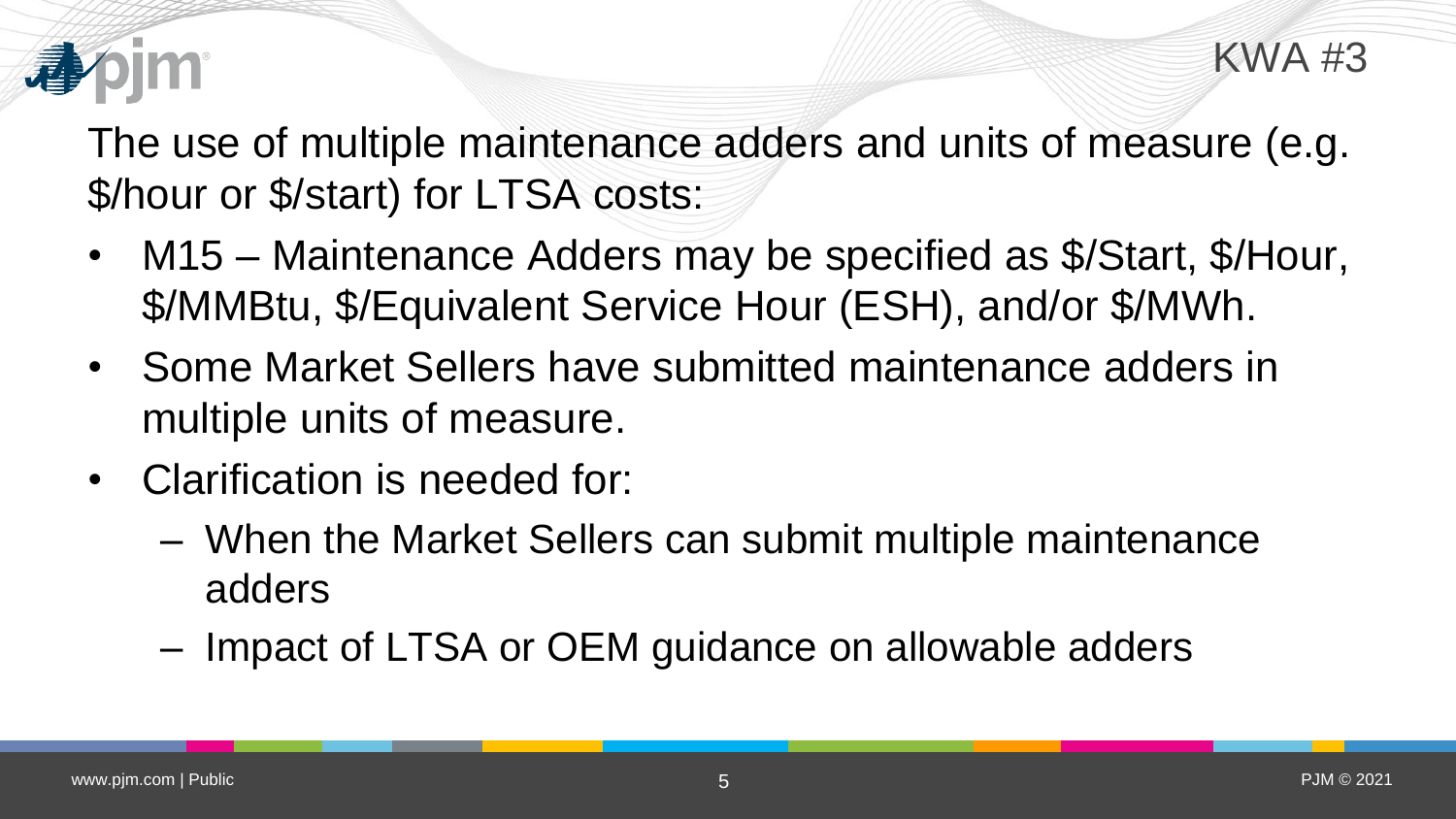

Clarifications around averaged VOM adders for similar units:

- Some Market Sellers aggregate unit cost and operating history and submit one template for multiple units at the same plant
- Clarifications is needed for:
	- What are considered similar units
	- What to do when units have different technologies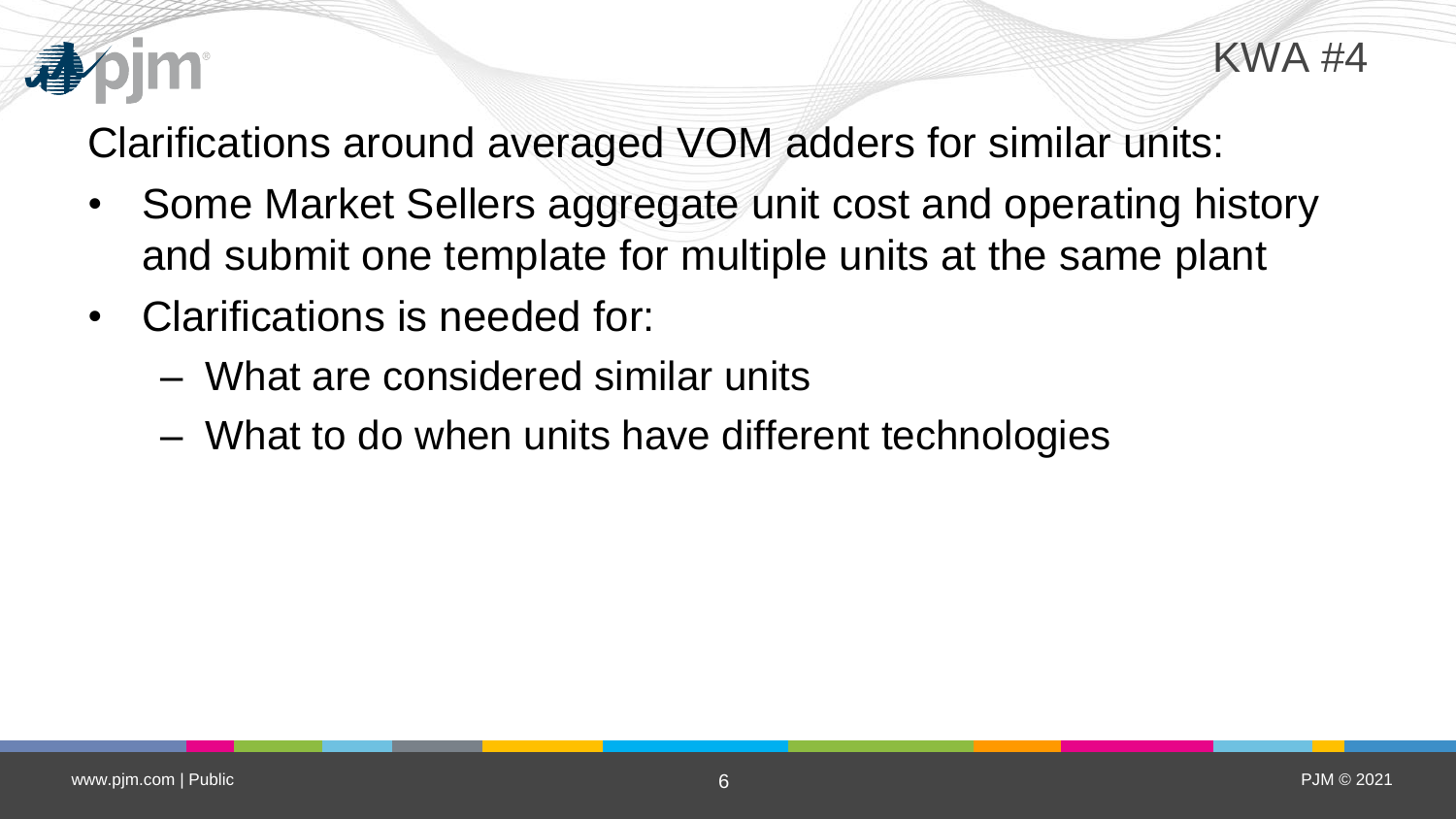

Clarifications for the use of VOM in all ancillary services (e.g. synchronized reserves, condensing costs, regulation):

- Synch reserve VOM was removed as part of the ORDC filing
- Clarification is needed for:
	- Synchronized Reserve VOM in M15
	- Regulation VOM versus energy offer VOM
	- The M15 hydro unit condensing section. Equation is in units of \$/Hour, but it also states VOM should be calculated in \$/MWh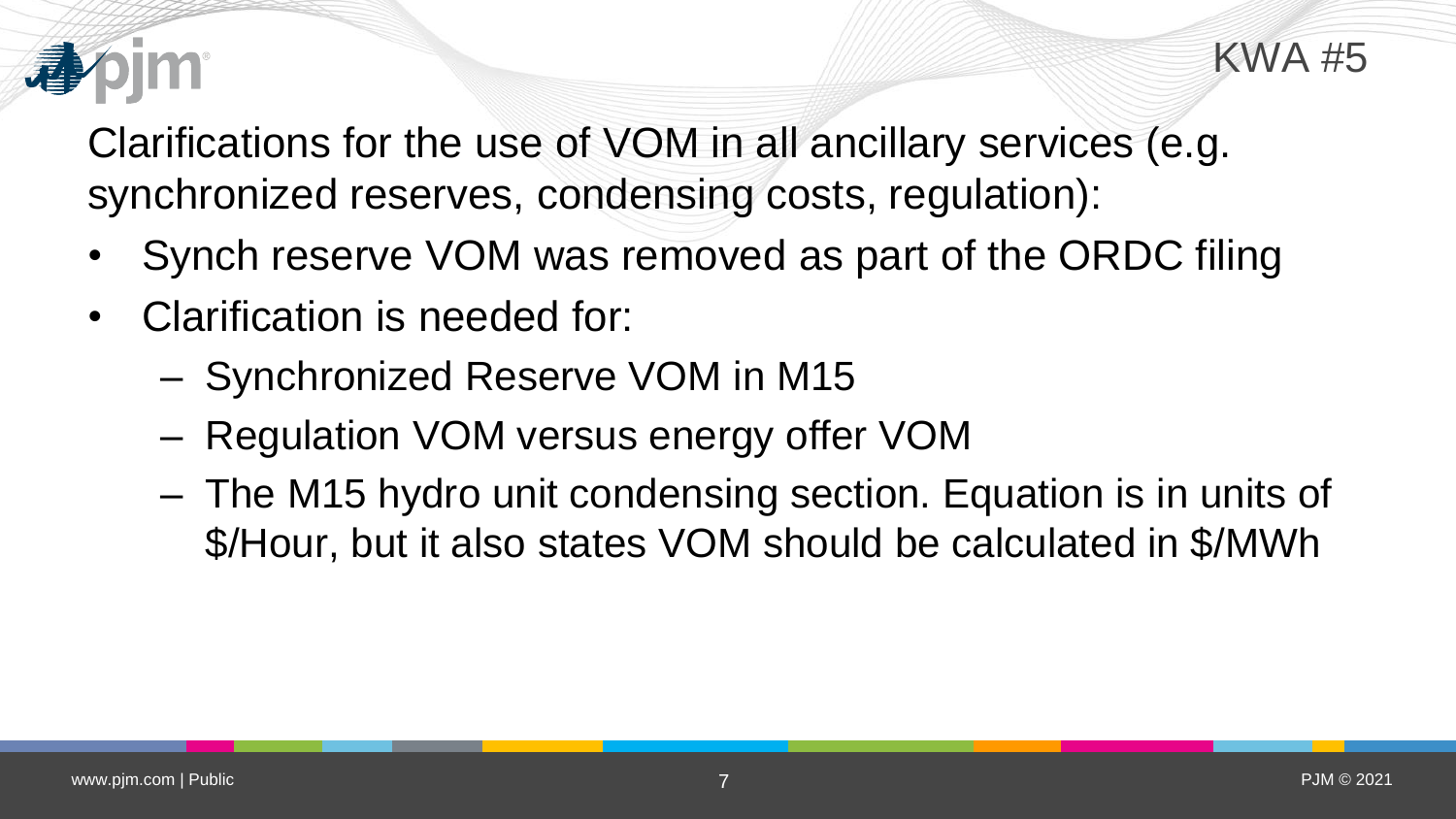

The need for changes to Manual 15's list of system that are directly related to electric production:

- M15 allowable expenses can include repair, replacement, inspection, and overhaul expenses related to the following systems: steam turbine, gas turbine, generator, boiler, Heat Recovery Steam Generators (HSRG), main steam, feed water, condensate, condenser, cooling towers, transformers, and fuel systems.
- Clarification is needed for:
	- whether there should be additions or subtractions to the above list.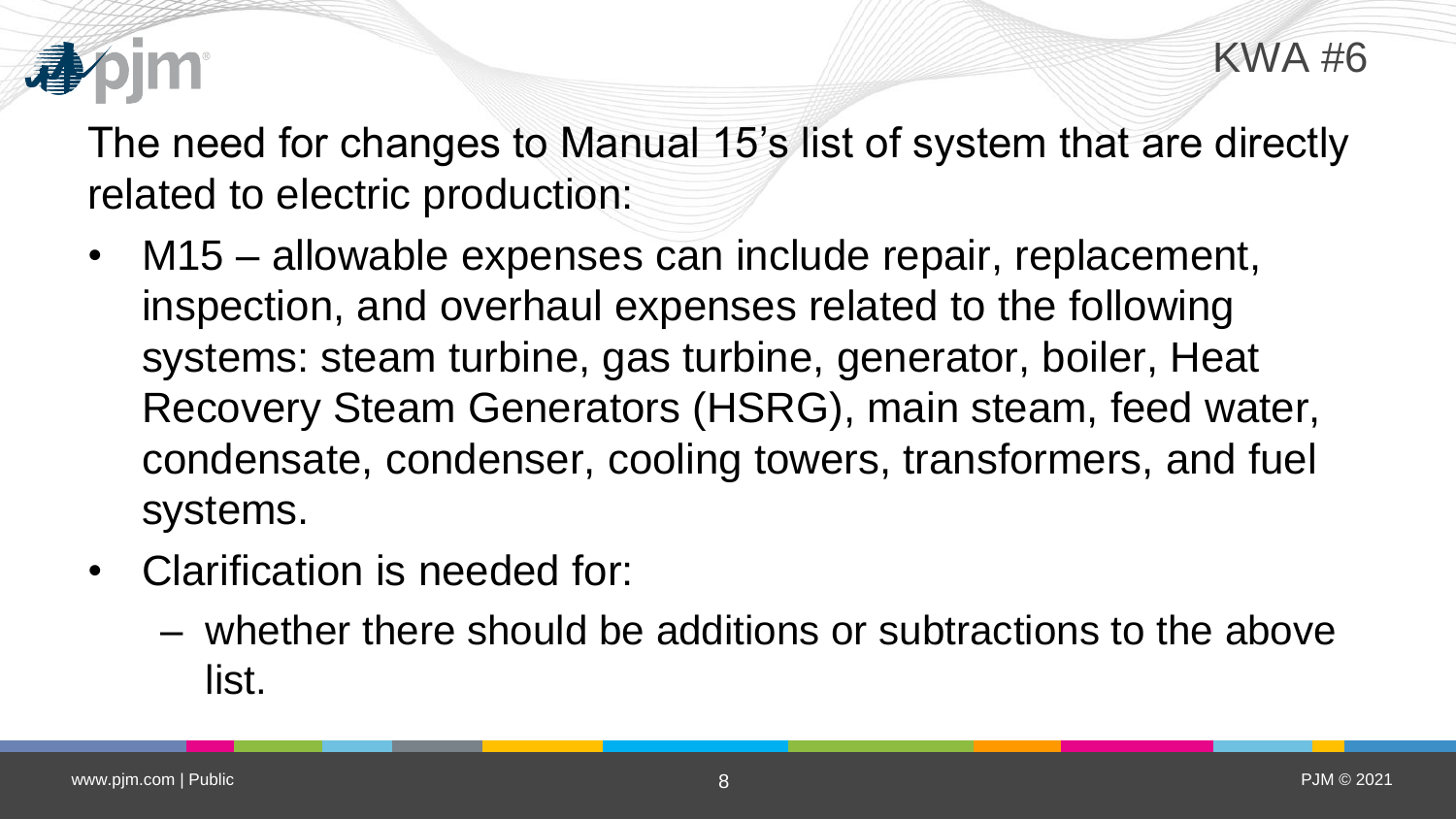

## Annual Review process:

- Coordination of PJM and IMM reviews:
	- PJM reviews all submissions starting from June 15 to the end of year;
	- IMM can reviews selected submissions after the PJM review is complete
	- If determined the templates are not in accordance with OA schedule 2, penalties may apply even if the adder has already been approved
- Clarification is needed for:
	- What are acceptable levels of supporting documentation required to justify costs
	- Are there efficiency improvements that can be made to the annual Fuel Cost Policy review process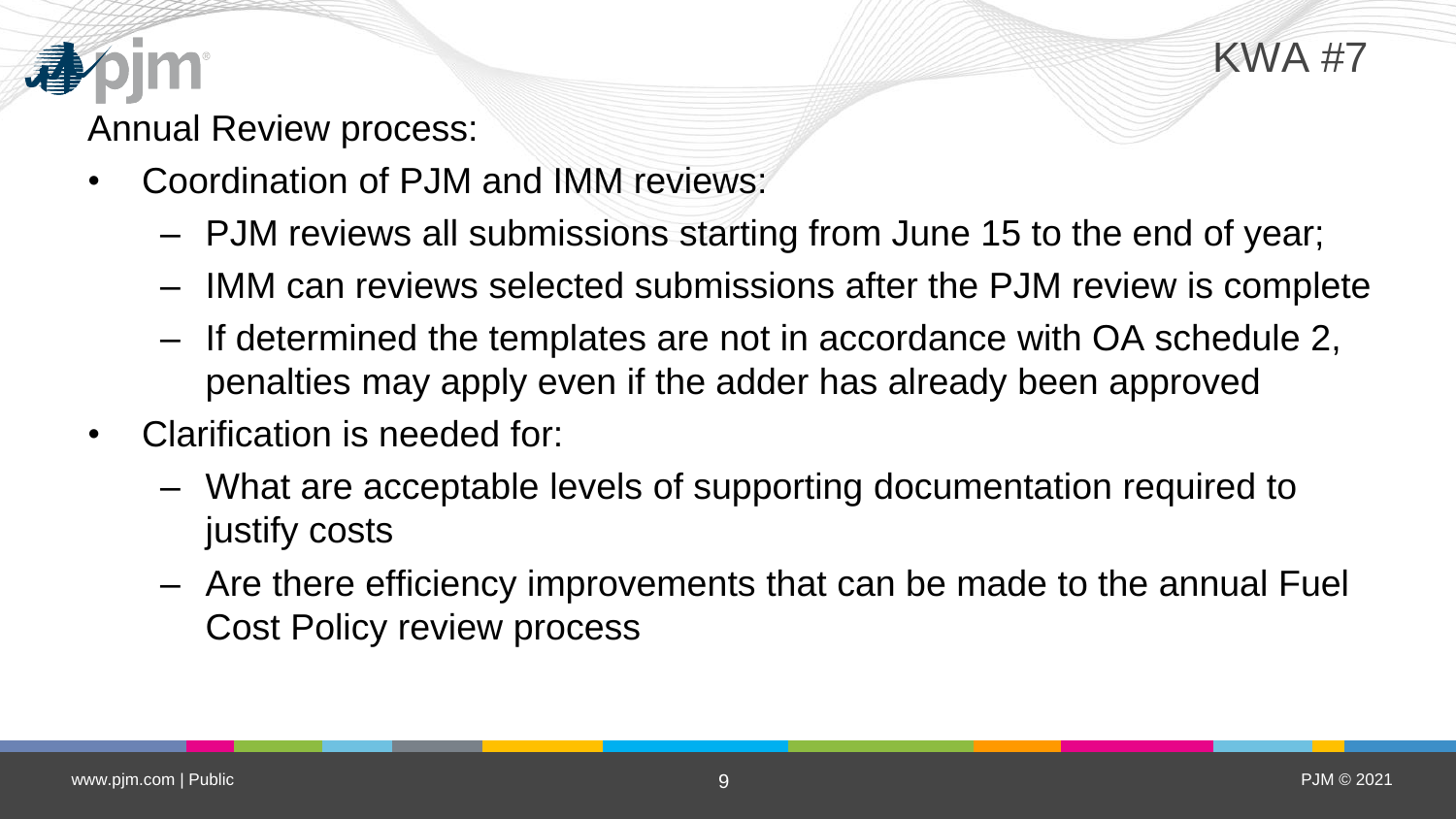Research and make recommendations related to the use of default VOM adders:

- Is it an alternative to the current annual review process?
- If so, clarification is needed for:
	- How would the adders be developed?
	- Are there any limitations on their use?
	- How are they updated annually?